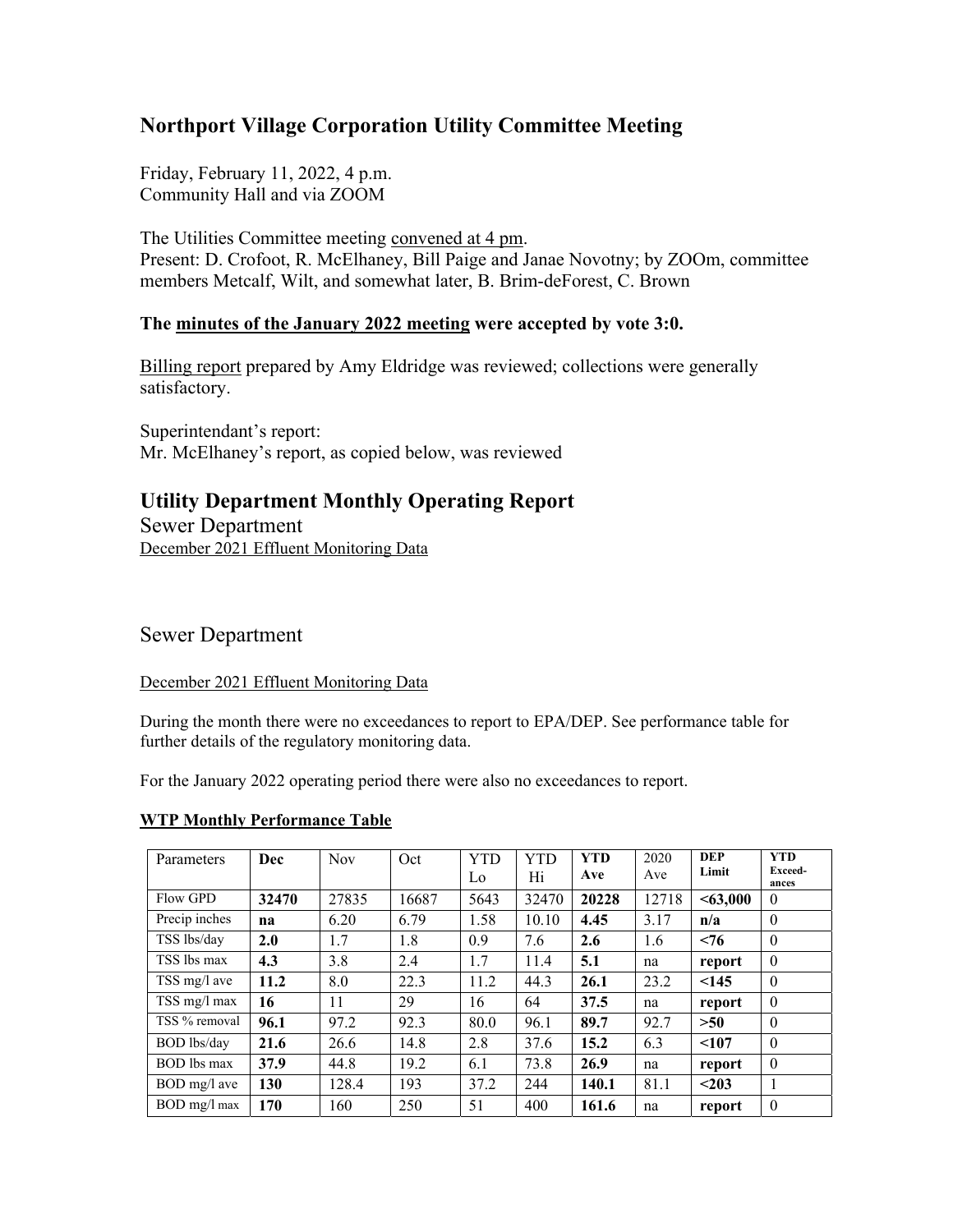| BOD % removal  | 55.1     | 55.7  | 33.6  | $-37.9$  | 87.2  | 51.6  | 69.7  | >30       | -1             |
|----------------|----------|-------|-------|----------|-------|-------|-------|-----------|----------------|
| pH low         | 6.5      | 6.5   | 6.6   | 6.5      | 6.6   | 6.5   | 6.6   | >6.0      | $\mathbf{0}$   |
| pH high        | 6.8      | 6.8   | 6.7   | 6.7      | 6.8   | 6.8   | 6.9   | < 9.0     | $\theta$       |
| St solids ml/l | 0.1      | 0.1   | < 0.1 | 0.1      | 0.35  | 0.15  | 0.13  | report    | $\theta$       |
| $TRC$ mg/l max | 0.03     | 0.03  | 0.03  | 0.02     | 0.03  | .03   | .02   | < 0.3     | $\mathbf{0}$   |
| Fecal cfu ave  | < 7.11   | < 8   | < 8   | 27.11    | 21.37 | 9.58  | 11.34 | $\leq$ 14 | $\overline{2}$ |
| Fecal cfu max  | $\leq 8$ | < 8   | < 8   | $<\!\!8$ | 1088  | 19.37 | 20.24 | $31$      | $\overline{2}$ |
| Entero cfu ave | na       | na    | < 8   | < 8      | 29.8  | 10.8  | 12.23 | $\leq 8$  | 3              |
| Entero cfu max | na       | na    | < 8   | < 8      | 3280  | 26.9  | 40.65 | < 54      |                |
| $Hg$ ng/l ave  | na       | 18.28 | na    | na       | na    | 18.28 | 18.70 | 33.4      | $\theta$       |
| $Hg$ ng/l max  | na       | 7.0   | na    | na       | na    | 7.0   | 14.4  | 50.1      | $\theta$       |
|                |          |       |       |          |       |       |       |           |                |

**Note**: *The last exceedance for flow was 187 months ago (2/2006). The last exceedance for BOD was 5 months ago (8/2021). The last exceedance for fecal coliform was 4 months ago (9/2021). The last exceedance for enterococci was 4 months ago (9/2021). The record annual average low for flow was 12,017 gpd in 2017.* 

## Drinking Water Department

December 2021 Production and Water Quality.

Purchased water for the month averaged 13,252 gpd compared to 15,631 gpd for the same month in 2020. The weekly free chlorine residual in the drinking water ranged from 0.19 - 0.27 ppm/Cl**<sup>2</sup>** compared to the recommended goal of  $> 20$  to  $\leq 1.0$  ppm/Cl<sup>2</sup>. The EPA maximum concentration level (MCL) not to be exceeded for chlorine residual is 4.0 ppm. The monthly total coliform and e-coli water sample test results were both negative.

\*\*\*\*\*\*\*\*\*\*\*\*\*\*\*\*\*\*\*\*\*\*\*\*\*\*\*\*\*\*\*\*\*\*\*\*\*\*\*\*\*\*\*\*\*\*\*\*\*\*\*\*\*\*\*\*\*\*\*\*\*

Supt. McElhaney continues to investigate possible reasons for relatively high BOD levels. BOD concentration (mg/L average) was 130, down from recent levels of 170, but still high compared with historical data. Fernie Barton has been slowly decreasing the amount of chlorine used and therefore also decreasing the amount of sulfite used to neutralize the chlorine prior to discharge. So far, this has not resulted in fecal coliform testing violations. It is theorized that high residual sulfite levels, by their effect as a reducing agent, may be artificially elevating the measurements of BOD.

In the winter months, the Utility has traditionally used only one of the three trains of settling tanks. In the past, this had always been Train 3 (nearest the ocean) but this year had been Train 1 (nearest the park). Measurement of BOD in wastewater issuing from Train 1 prior to chlorination was very high. McElhaney and Casey Brown have raised the question of whether residual settled solids in the last two tanks of Train 1 might be resolubilizing resulting in increased BOD levels.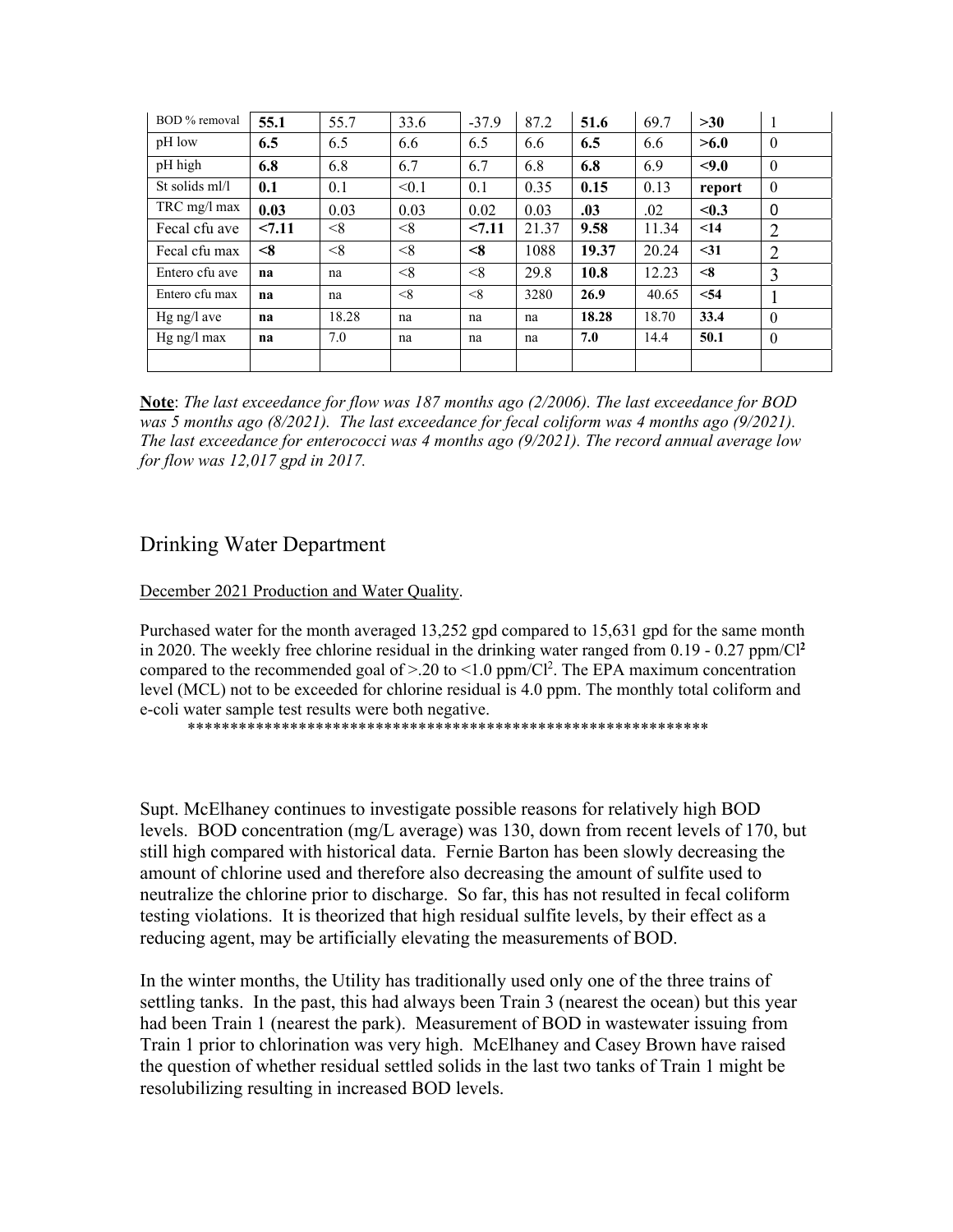Historically, (for at least the last 15 years) the  $3<sup>rd</sup>$  and  $4<sup>th</sup>$  tanks of each train have not been pumped, based on the presumption that there were very few solids to settle after the flow through the first two tanks in the train. (When measured, there has never been more than 8-10 inches of sludge at the bottoms of the  $3<sup>rd</sup>$  and  $4<sup>th</sup>$  tanks). Mr. McElhaney plans to shift flow from Train 1 to Train 2 in the coming weeks and test BOD levels in the inflowing stream as well as in the outflow of effluent before chlorination. Once that data is in hand, he plans to shift the flow of wastewater over to Train 3 (which was traditionally used in the winter and has had the benefit of having all four tanks completely cleaned when they were emptied and re-waterproofed).

In July, when the tanks are scheduled to be pumped, all four tanks in each train will be pumped. Residual solids in the  $3<sup>rd</sup>$  and  $4<sup>th</sup>$  tanks, which might be affecting measured BOD concentrations, will be removed and this may hopefully improve the situation. The 2022 budget was set up with additional money to cover this more extensive tank pumping. Incidentally, the price for pumping by Moore Septic has increased from \$240/1000 gal to \$260/1000 gallons.

Discussion about the proposed moratorium on new connections.

A one-year moratorium on new connections was voted at the January meeting in order to give the Utilities Department time to assess reasons for high levels of BOD and to assess whether the treatment plant was approaching its maximum capacity. But in further discussion between the Overseers and the Town of Northport, it was found that such a moratorium could legally be for only six months and required a public hearing before adoption. In discussion, the committee members felt that there were still strong reasons to pursue a six-month moratorium.

**MOTION by Metcalf, 2<sup>nd</sup> by Wilt:** To schedule a public hearing at the Community Hall on Friday, March 26th, at 9 a.m. **Voted 5 in favor, none opposed.**

Judy Metcalf volunteered to work with the office to publish notification on line and in the newspapers.

The Committee was made aware of actions by the NVC Overseers on February 6, 2022 that will impact on the Utilities Department with regard to billing and office personnel. These include:

• Approval of Finance and Personnel Committees' recommendation to engage Willkie & Associates for interim bookkeeping.

Approval of Finance and Personnel Committees' recommendation to engage Willkie  $\&$ Associates for interim Bookkeepin.g.

• Ratification of new agreement with NR bookkeeping, Inc. for transition bookkeeping.

• Approval of a position announcement/position description for an Office Manager.

• Approval of appointment of Village Agent Bill Paige to function as the interim Office Manager at not more than \$1000 for two months.

### **The Utilities Committee voted unanimously to accept these recommendations.**